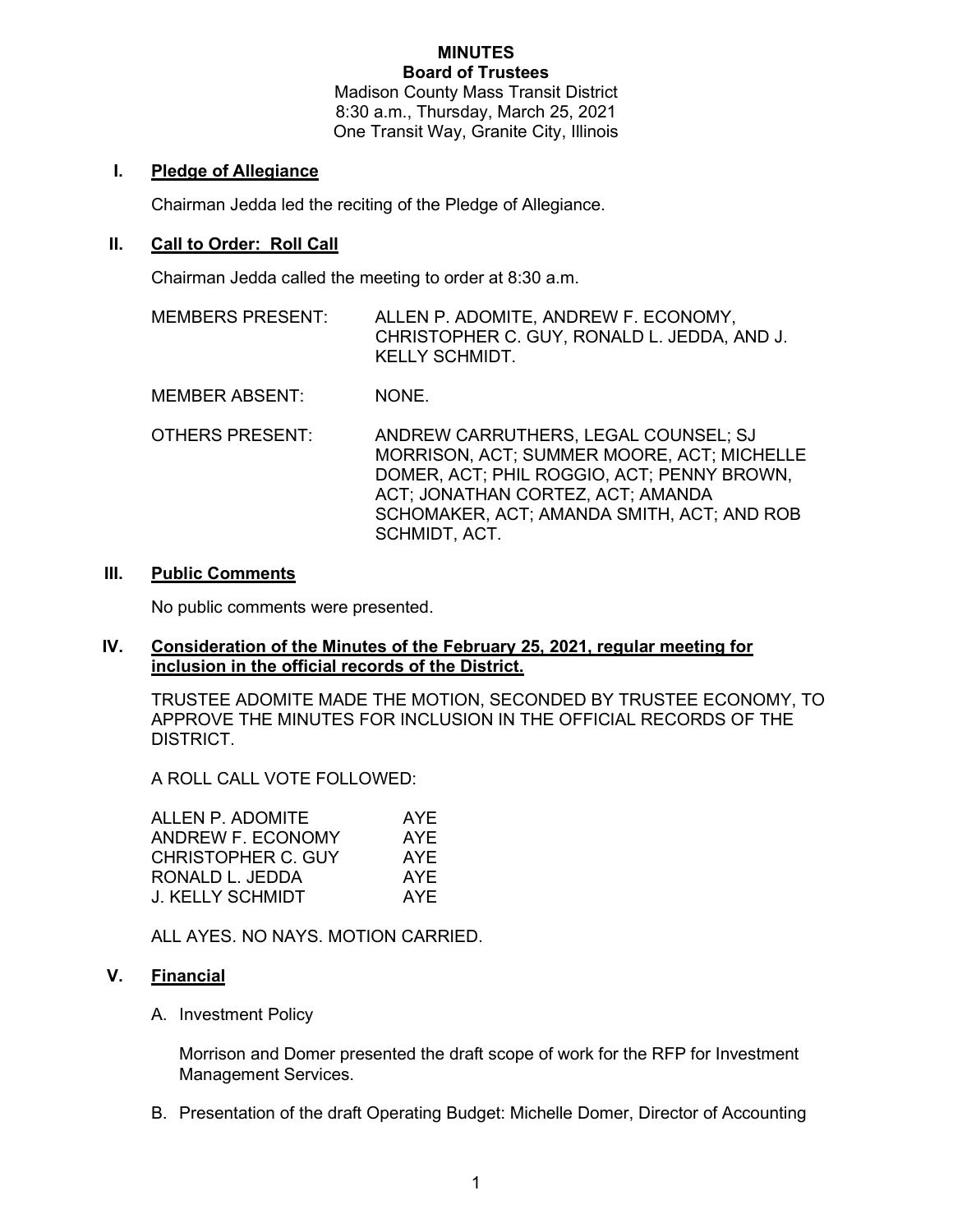- C. Presentation of the draft Budget and Capital Plan, Michelle Domer, Director of Accounting
- D. Payments and Claims: Consideration of the February 2021 claims for payment:

Managing Director SJ Morrison presented the payments and claims report.

TRUSTEE ADOMITE MADE THE MOTION, SECONDED BY TRUSTEE GUY, TO APPROVE THE PAYMENTS AND CLAIMS, EXCLUDING THE PAYMENTS AND CLAIMS TO THE CITY OF TROY AND THE AGENCY FOR COMMUNITY TRANSIT.

A ROLL CALL VOTE FOLLOWED:

| ALLEN P. ADOMITE   | AYE |
|--------------------|-----|
| ANDREW F. ECONOMY  | AYE |
| CHRISTOPHER C. GUY | AYE |
| RONALD L. JEDDA    | AYE |
| J. KELLY SCHMIDT   | AYF |

ALL AYES. NO NAYS. MOTION CARRIED.

TRUSTEE ECONOMY MADE THE MOTION, SECONDED BY TRUSTEE GUY, TO APPROVE THE PAYMENTS AND CLAIMS TO THE CITY OF TROY AND THE AGENCY FOR COMMUNITY TRANSIT.

A ROLL CALL VOTE FOLLOWED:

ALLEN P. ADOMITE ABSTAINED ANDREW F. ECONOMY AYE CHRISTOPHER C. GUY AYE RONALD L. JEDDA AYE J. KELLY SCHMIDT ABSTAINED

TRUSTEE ADOMITE & SCHMIDT ABSTAINED. ALL AYES. NO NAYS. MOTION CARRIED.

E. Monthly Financial Report: Reviews of the monthly financial records as of February 28, 2021:

Managing Director SJ Morrison presented the monthly financial report.

TRUSTEE ADOMITE MADE THE MOTION, SECONDED BY TRUSTEE ECONOMY, TO APPROVE OF THE MONTHLY FINANCIAL REPORT AS OF DATE.

A ROLL CALL VOTE FOLLOWED:

| ALLEN P. ADOMITE          | AYE |
|---------------------------|-----|
| ANDREW F. ECONOMY         | AYE |
| <b>CHRISTOPHER C. GUY</b> | AYE |
| RONALD L. JEDDA           | AYE |
| J. KELLY SCHMIDT          | AYE |

ALL AYES. NO NAYS. MOTION CARRIED.

# VI. Transit Service:

A. Managing Director's Report, SJ Morrison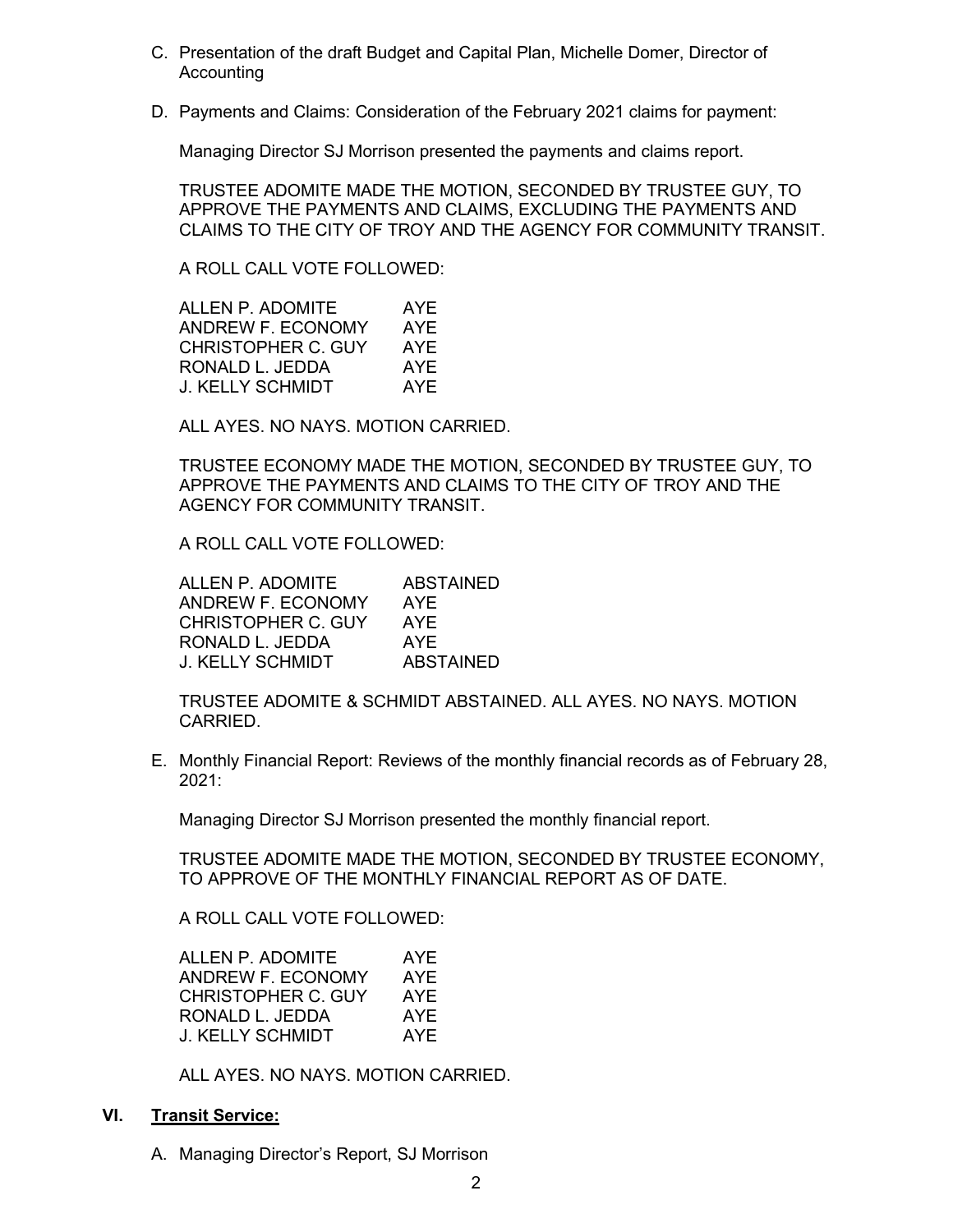Operations had transported approximately sixty patrons on the Fixed Route and fiftysix patrons on the Paratransit to vaccination sites.

A service change will be implemented on May 9 with the new fare restructure to create a more accessible and user-friendly service.

The Eastgate Park & Ride building foundation, outside electric conduits, light pole foundations, and most of the concrete curbing were complete. The masonry work is scheduled to begin in the next week. The construction is on schedule for the September completion date.

The CAD/AVL project continues to move forward. A draft RFP will be provided next week and would be issued shortly after.

The administration building fifty percent construction drawings are due April 9. A weekly meeting was being conducted with the consultants.

Morrison updated the board on the MCT Trail projects. The preliminary plans were submitted by Juneau for the I.T. Beltline Trail and scheduled for bid this summer. The Schoolhouse Pleasant Ridge Park Connector tree work was complete and awaiting a box culvert. The contractor produced the Nickel Plate paving project pre-final plans, and the bid documents are expected in April. The Troy Trail Extension IFB was issued on March 2 and presented for a vote later this meeting. Oates continued to work on the utility coordination and preliminary plans for the Schoolhouse Tail tunnel under IL-157. One of the two IDNR grants was awarded. IDNR approved the Confluence Trail elevation of the trail above the flood line application, but IDNR denied the Nature Trail conversion from gravel to asphalt. There have been five benches and two tree applications submitted for the Commemorative Tree and Bench Program. The wayfinding test site was initiated at the Mont Junction in Glen Carbon until May to collect feedback from the public before implementing system wide.

B. RideFinders Strategic Marketing & Communication Plan

Amanda Schomaker updated the board on the RideFinders Strategic Marketing & Communication Plan efforts.

- C. TRUSTEE ADOMITE MADE THE MOTION, SECONDED BY TRUSTEE ECONOMY, TO APPROVE THE FOLLOWING RESOLUTION:
	- 21-40 AUTHORIZING DISADVANTAGED BUSINESS ENTERPRISE PROGRAM REVISIONS PURSUANT TO FEDERAL REQUIREMENTS

A ROLL CALL VOTE FOLLOWED:

| ALLEN P. ADOMITE   | AYE |
|--------------------|-----|
| ANDREW F. ECONOMY  | AYE |
| CHRISTOPHER C. GUY | AYE |
| RONALD L. JEDDA    | AYE |
| J. KELLY SCHMIDT   | AYF |

ALL AYES. NO NAYS. MOTION CARRIED.

D. TRUSTEE ADOMITE MADE THE MOTION, SECONDED BY TRUSTEE ECONOMY, TO APPROVE THE FOLLOWING RESOLUTION: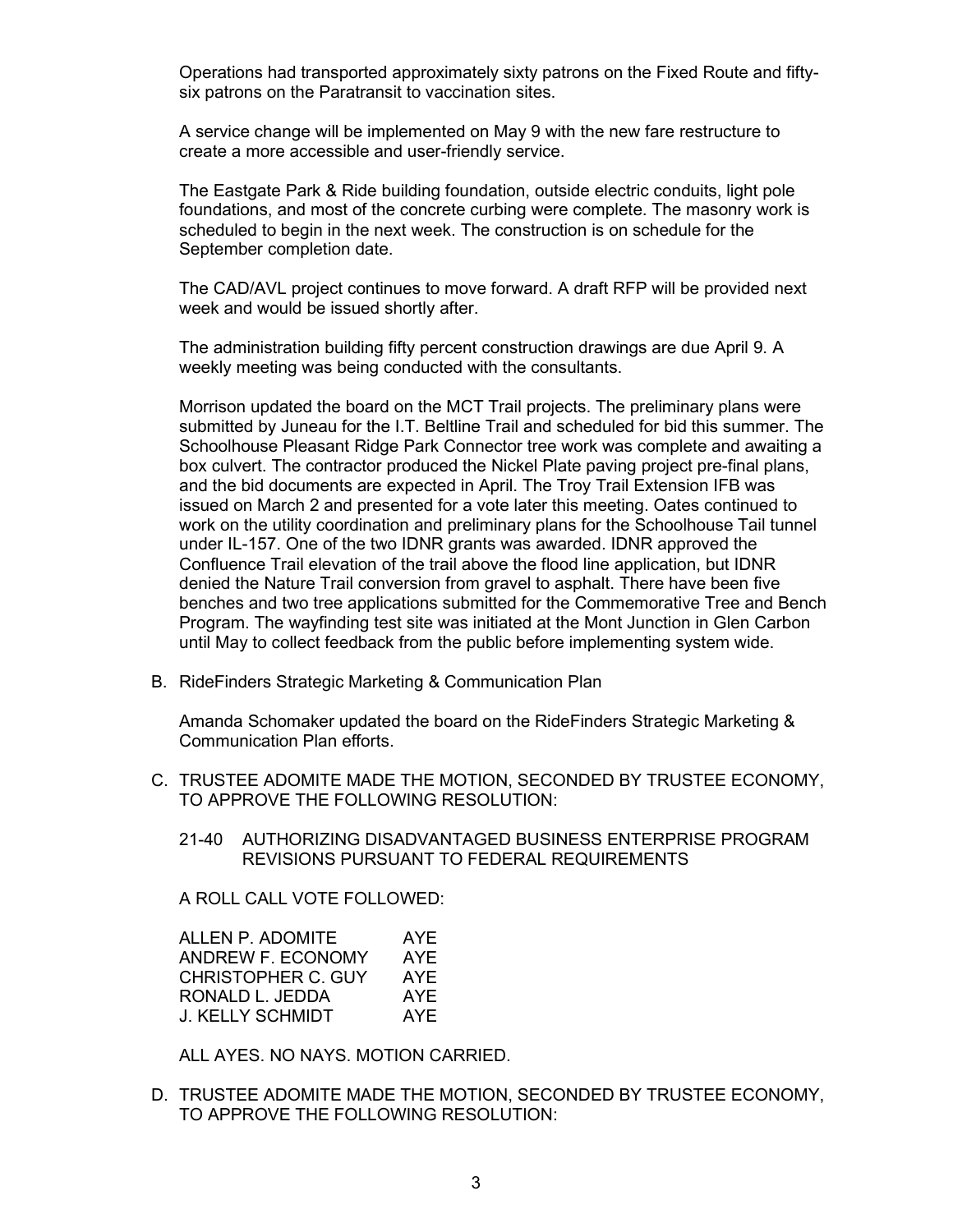21-41 AUTHORIZING THE EXECUTION OF A LEASE AGREEMENT WITH THE ILLINOIS DEPARTMENT OF NATURAL RESOURCES FOR PROPERTY AT HORSESHOE LAKE STATE PARK

A ROLL CALL VOTE FOLLOWED:

ALLEN P. ADOMITE AYE ANDREW F. ECONOMY AYE CHRISTOPHER C. GUY AYE RONALD L. JEDDA AYE J. KELLY SCHMIDT AYE

ALL AYES. NO NAYS. MOTION CARRIED.

- E. TRUSTEE ADOMITE MADE THE MOTION, SECONDED BY TRUSTEE ECONOMY, TO APPROVE THE FOLLOWING RESOLUTION:
	- 21-42 AUTHORIZING AN AWARD OF CONTRACT FOR THE US 40 TROY TRAIL **EXTENSION**

A ROLL CALL VOTE FOLLOWED:

ALLEN P. ADOMITE AYE ANDREW F. ECONOMY AYE CHRISTOPHER C. GUY AYE RONALD L. JEDDA AYE J. KELLY SCHMIDT AYE

ALL AYES. NO NAYS. MOTION CARRIED.

# VII. Other Business

No Other Business presented.

#### VIII. Executive session to discuss the acquisition or lease of real property under (5), and litigation under (11) of the Open Meetings Act (5 ILCS 120/2(c)).

TRUSTEE ADOMITE MADE THE MOTION, SECONDED BY TRUSTEE ECONOMY, TO MOVE INTO EXECUTIVE SESSION TO DISCUSS THE ACQUISITION OR LEASE OF REAL PROPERTY UNDER (5), AND LITIGATION UNDER (11) OF THE OPEN MEETINGS ACT (5 ILCS 120/2(C)).

A ROLL CALL VOTE FOLLOWED:

| ALLEN P. ADOMITE   | AYE |
|--------------------|-----|
| ANDREW F. ECONOMY  | AYE |
| CHRISTOPHER C. GUY | AYF |
| RONALD L. JEDDA    | AYE |
| J. KELLY SCHMIDT   | AYF |

ALL AYES. NO NAYS. MOTION CARRIED.

TRUSTEE ADOMITE MADE THE MOTION, SECONDED BY TRUSTEE ECONOMY, TO RETURN TO REGULAR SESSION.

A ROLL CALL VOTE FOLLOWED: